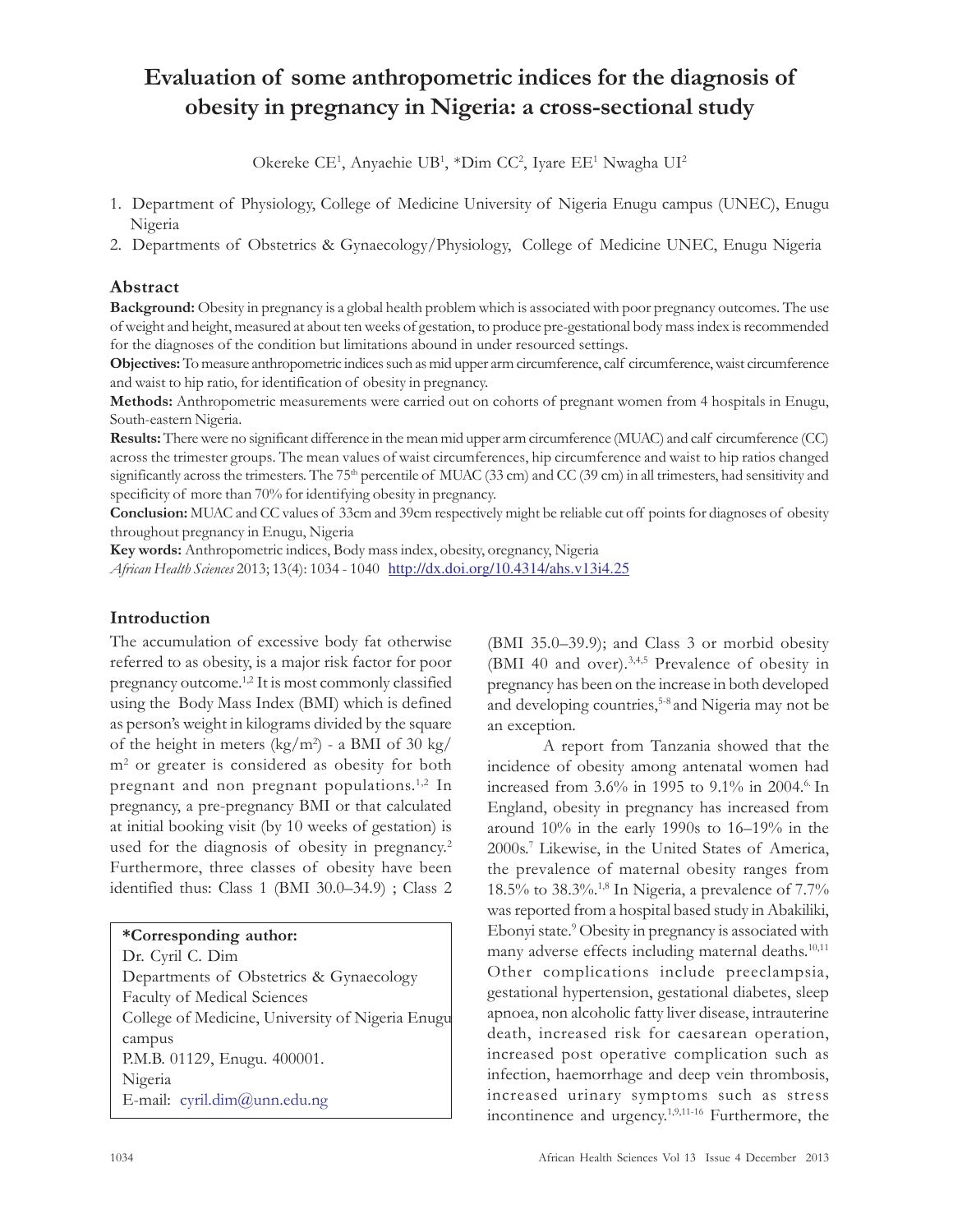effects on fetal outcome include macrosomia with its associated risks, increased childhood obesity, hypertension, diabetes and metabolic syndrome.<sup>17</sup>

Traditionally, BMI is used to classify pregnant women as underweight, normal, overweight, or obese. It is recommended that this index be calculated for all women using appropriate measurements, during the initial booking visit at about 10 weeks of gestation.<sup>18</sup> Nevertheless, the use of BMI in identifying obesity in pregnancy may not be a sensitive and specific criterion because of the additional weight gain due to the presence of the fetus and placenta, as well as the increase in size of maternal organs especially the breasts and the uterus. <sup>19</sup> Also, there may be accumulation of fluid in the extra cellular spaces in pregnancy which would increase the maternal weight.<sup>19</sup> On the other hand, the lordosis which occurs in pregnancy may be associated with a decrease in height of the woman.<sup>20,21</sup> Furthermore, an increase in height of the adolescent pregnant women is a possibility. <sup>20</sup> Most importantly, very few women register for antenatal care at about 10 weeks of gestation, even in developed countries. 7 The average gestational age at booking in the study area was 26 weeks. <sup>22</sup> These considerations might have influenced the use of absolute weight of 90 kg and above, at any period during pregnancy, as the definition of obesity in pregnancy in our environment.23,24 However, the reliability of this assumption calls for further studies.

It is obvious that the appropriate management of maternal obesity can only be possible with a consistent and reliable identification of those women who are at risk.<sup>1</sup> In view of the short comings of BMI stated above, it is important to identify reliable alternatives. This study assessed the use of Mid Upper Arm circumference (MUAC), Hip circumference (HC), Waist circumference (WC), and Calf circumferences (CC) as low cost measures of obesity in pregnancy. These measures avoided the use of mathematical calculations, sophisticated equipments, and regular equipment standardization which are important considerations in under-resourced settings.

## Methods

This was a cross-sectional study of 578 consecutive consenting pregnant women receiving pre-natal care in 4 hospitals located at different areas in Enugu metropolis, Enugu state, Nigeria. Enugu town is the capital of Enugu state which is one of the five states in the predominantly Igbo speaking Southeast geopolitical zone of Nigeria. A summary description of the Enugu state of Nigeria has been described in a recent report.<sup>25</sup> The study centers included University of Nigeria Teaching Hospital (UNTH) Enugu (government specialist hospital); Mother of Christ Specialist Hospital, Enugu (Mission specialist hospital); St. Patricks Specialist Hospital and Maternity Enugu (Private specialist hospital); and Colliery Hospital Enugu (government general hospital).The hospitals were selected purposively based on their capacity to offer comprehensive emergency obstetric services and antenatal care to women from all socio-economic classes. The study was conducted over three month period of September to November 2011.

 All consenting healthy pregnant women receiving care at the selected hospitals within the study period were eligible for the study. Exclusion criteria included unsure of date of last menstruation, multiple pregnancies, leg edema up to mid-shin, and medical diseases in pregnancy such as diabetes mellitus and HIV infection. Study participants were categorized into three groups (trimesters) according to the age of the pregnancy in weeks. Each participant's age, parity, and gestational age were recorded in a proforma prepared for the study.

Participant's weight and height were measured with a standardized T160 Health Scale (Techmel &Techmel USA) in a private room, while the woman was minimally dressed and without foot wears. Participants' weights and heights were measured to the nearest 0.5 kg and 0.1 meter respectively; and their BMI were calculated as described in the introduction. Subsequent measurements were made to the nearest millimetre or centimetre using two surfaced non-stretchable tape – one surface was graduated in centimetres while the other was in inches. During the measurements, the centimetre surface was facing down to minimise observer bias. Mid arm circumference was measured at the midpoint between the acromion process and the olecranon process of the humerus with the upper limbs hanging loosely by the participant's side. Calf circumference was measured at the point of widest diameter of the calf while participants were standing. Each of these measurements was carried out on the left limb of the participants.

Waist circumference was measured by identifying the upper border of the hip bone and placing the tape around the subject at that level and the level of the navel. Hip circumference was measured at the widest portion of the gluteal region. Waist to hip (W/H) ratio was calculated by dividing the waist circumference by the Hip circumference. For each study participant, each anthropometric parameter was measured twice and the mean value recorded. The measurements were carried out between 0900 to 1200 hours, by trained assistants (midwives) blinded to the study objectives.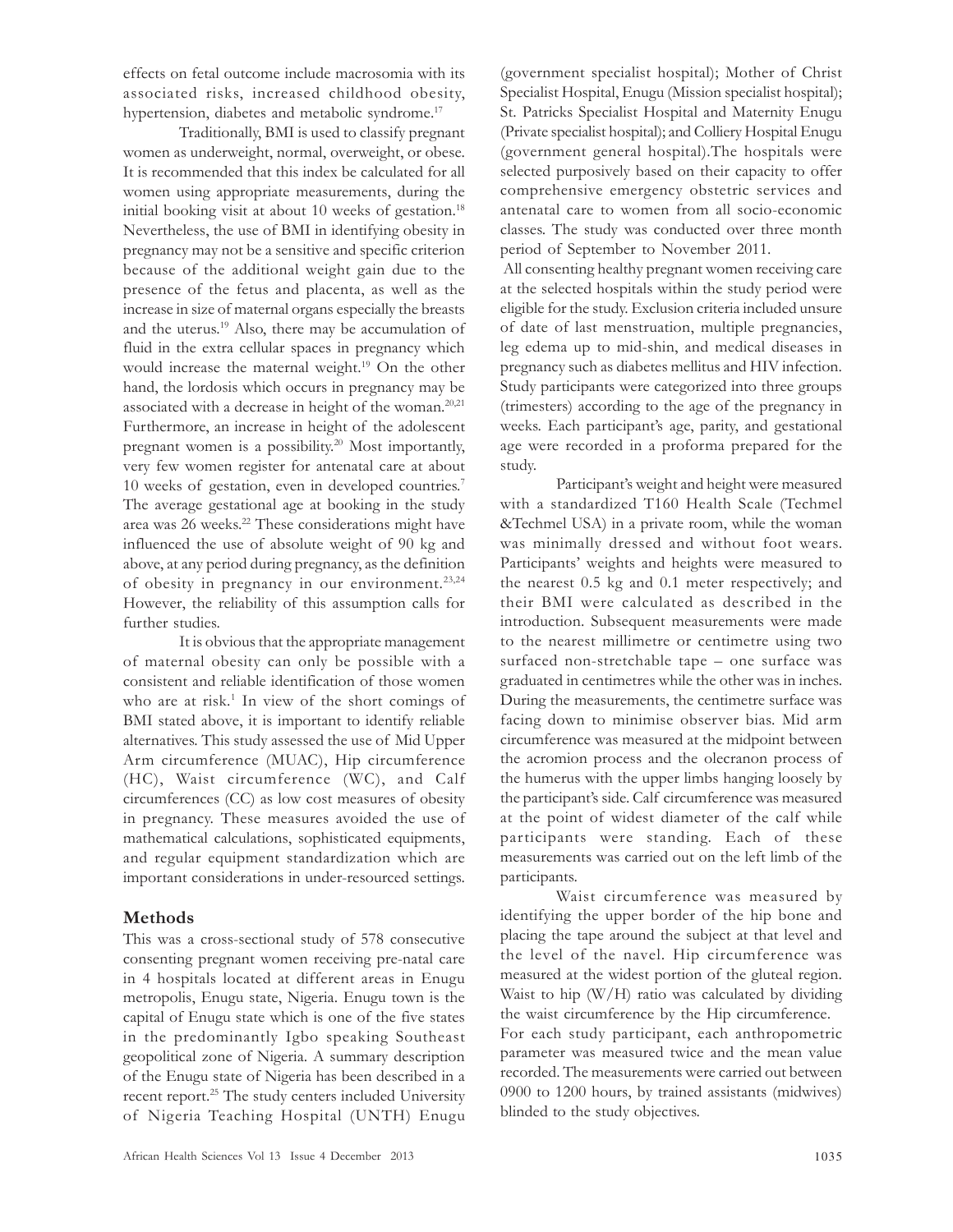Data analyses were both descriptive and inferential using SPSS software version 15. The frequency command of the descriptive statistics was used to determine percentiles while associations were compared using ANOVA and Pearson's correlation coefficient as appropriate. A  $p$  – value of less than 0.05 (ANOVA) or 0.01 (correlation co-efficient) was considered significant.

For the purpose of this study, first trimester ends at 13 weeks of gestation from the first day of the last menstrual period, second trimester - 14 to 27 weeks, while third trimester extends from 28 to 40 weeks of gestation.

The estimated weight gain (EWG) in kilograms was derived by subtracting 10 from each participant's gestational age (GA) and multiplying the difference by 0.44. This was based on a study from Nigeria which reported that the mean maternal weight gain, from 10 weeks to 40 weeks of gestation, was 13.3kg,<sup>26</sup> (which translated to an average of 0.44kg per week). The estimated maternal weight at 10 weeks gestation was therefore derived by subtracting the EWG from her measured weight. Furthermore, because BMI calculated by 10 weeks of gestation could be used for the diagnosis of obesity in pregnancy,<sup>2</sup> this study assumed that estimated weight at 10 weeks gestation was equivalent to pre-pregnancy maternal weight.

The study was approved by Ethical Committee of the UNTH, Enugu, Nigeria.

### Results

Five hundred and seventy eight women participated in the study and were stratified into three cohorts (trimesters) according to their gestational age thus: 143 women (24.8%) were in their first trimester of pregnancy, 206 (35.6%) in second trimester, and 229 (39.6%) in third trimester. The mean age of study participants was  $28.5 \pm 4.5$  years. (range =  $15 - 40$ ). There was no significant difference in participants' mean age across the trimester groups ( $p = 0.32$ ). A majority (47.1%) of the study participants were nulliparous, 267 (46.2%) were multiparous, while the remaining 6.8% were grand-multiparous. The participants' mean heights were comparable across the three groups ( $p = 0.41$ ). The mean values of participants' weight, BMI, and WC increased significantly from the first trimester to the third trimester, while those of MUAC and CC did not vary significantly across the three groups ( $P = 0.74$ , 0.75 respectively). The 25<sup>th</sup> and 75<sup>th</sup> percentiles for BMI in the first trimester group were  $23.3 \text{ kg/m}^2$  and  $30.9$  $kg/m^2$  respectively. Details of the distribution and relationship of participants' anthropometric indices across the trimester groups are shown in table 1.

|  | Table 1: Distribution of participants' anthropometric variables across the trimester groups |
|--|---------------------------------------------------------------------------------------------|
|  |                                                                                             |

| Variable       | <b>Measures</b>             | $1st$ trimester   | $2nd$ trimester   | $3rd$ trimester    | P - value                |
|----------------|-----------------------------|-------------------|-------------------|--------------------|--------------------------|
|                |                             | $(n = 143)$       | $(n = 206)$       | $(n = 229)$        |                          |
| BMI $(kg/m^2)$ | Mean $\pm$ SD               | $27.72 \pm 4.98$  | $28.71 \pm 4.44$  | $30.72 \pm 4.80$   | 0.001                    |
|                | $25th$ percentile           | 23.30             | 25.44             | 27.00              |                          |
|                | $75th$ percentile           | 30.99             | 31.46             | 33.90              |                          |
| MUAC (cm)      | Mean $\pm$ SD               | $30.47 \pm 3.88$  | $30.23 \pm 4.03$  | $30.15 \pm 3.85$   | 0.74                     |
|                | $25th$ percentile           | 27.00             | 27.00             | 27.00              |                          |
|                | $75th$ percentile           | 33.00             | 33.00             | 33.00              | $\overline{\phantom{0}}$ |
| $CC$ (cm)      | Mean $\pm$ SD               | $36.81 \pm 3.49$  | $36.81 \pm 3.49$  | $37.06 \pm 3.81$   | 0.75                     |
|                | $25th$ percentile           | 34.00             | 34.00             | 35.00              |                          |
|                | $75th$ percentile           | 39.00             | 39.00             | 40.00              |                          |
| $WC$ (cm)      | Mean $\pm$ SD               | $92.06 \pm 10.28$ | $97.57 \pm 10.78$ | $106.46 \pm 12.00$ | 0.001                    |
|                | $25th$ percentile           | 83.00             | 89.00             | 99.00              |                          |
|                | $75th$ percentile           | 97.50             | 104.00            | 114.00             |                          |
| $HC$ (cm)      | Mean $\pm$ SD               | $105.31 \pm 9.10$ | $105.97 \pm 8.79$ | $108.65 \pm 9.27$  | 0.001                    |
|                | $25th$ percentile           | 96.00             | 100.00            | 101.00             |                          |
|                | 75 <sup>th</sup> percentile | 110.50            | 112.00            | 115.00             |                          |
| W/Hip ratio    | Mean $\pm$ SD               | $0.87 \pm 0.05$   | $0.92 \pm 0.06$   | $0.98 \pm 0.08$    | 0.001                    |
|                | $25th$ percentile           | 0.83              | 0.88              | 0.95               |                          |
|                | $75th$ percentile           | 0.90              | 0.96              | 1.02               |                          |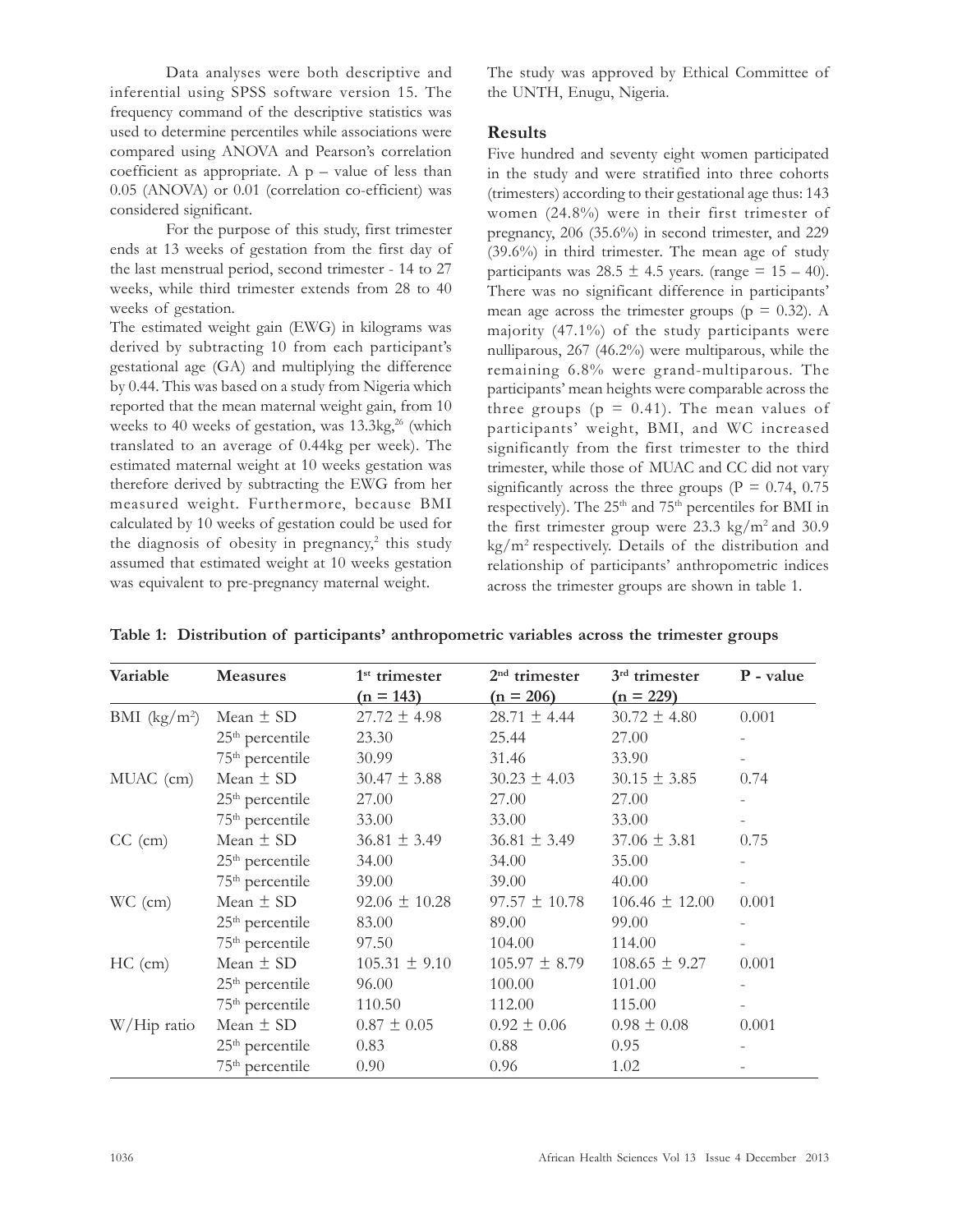Participants' MUAC, CC, WC, and WC had significant strong positive correlation with their BMI. The 75<sup>th</sup> percentiles for the parameters (i.e. MUAC, and CC) that correlated strongly with BMI but did not vary across the trimester were 33 cm and 39 cm respectively. Details of correlation of the anthropometric parameters with BMI are shown in table 2.

Using estimated pre-pregnancy BMI of 30 as the gold standard for obesity and the 75<sup>th</sup> percentile of MUAC and CC as cut off points for obesity, the sensitivity, specificity, positive and negative predicative values of MUAC and CC for the determination of obesity in pregnancy were calculated. MUAC had a sensitivity and specificity of 76% and 91% respectively, while CC had a sensitivity and specificity of 78% and 85% respectively. Details of the predictive values of these parameters are shown in the table 3.

|                          |                                                                                                                                                                                                                                                                                                                                                                                                                                                                                            |       |       | HС    | W/Hip ratio |
|--------------------------|--------------------------------------------------------------------------------------------------------------------------------------------------------------------------------------------------------------------------------------------------------------------------------------------------------------------------------------------------------------------------------------------------------------------------------------------------------------------------------------------|-------|-------|-------|-------------|
| Correlation 1.00         | 0.87                                                                                                                                                                                                                                                                                                                                                                                                                                                                                       | 0.77  | 0.87  | 0.88  | 0.36        |
|                          |                                                                                                                                                                                                                                                                                                                                                                                                                                                                                            |       |       |       |             |
| $\overline{\phantom{a}}$ | 0.000                                                                                                                                                                                                                                                                                                                                                                                                                                                                                      | 0.000 | 0.000 | 0.000 | 0.000       |
|                          | $\blacksquare$ $\blacksquare$ $\blacksquare$ $\blacksquare$ $\blacksquare$ $\blacksquare$ $\blacksquare$ $\blacksquare$ $\blacksquare$ $\blacksquare$ $\blacksquare$ $\blacksquare$ $\blacksquare$ $\blacksquare$ $\blacksquare$ $\blacksquare$ $\blacksquare$ $\blacksquare$ $\blacksquare$ $\blacksquare$ $\blacksquare$ $\blacksquare$ $\blacksquare$ $\blacksquare$ $\blacksquare$ $\blacksquare$ $\blacksquare$ $\blacksquare$ $\blacksquare$ $\blacksquare$ $\blacksquare$ $\blacks$ |       |       |       |             |

a Level of significance set at  $P \leq 0.001$ 

| Sensitivity (%) [TP /                      | <b>MUAC</b> | True positive (TP)  | 123 | 76%      |
|--------------------------------------------|-------------|---------------------|-----|----------|
| $(TP + FN)$  ×100                          |             | False Negative (FN) | 39  |          |
|                                            | CC          | TP                  | 130 | 78%      |
|                                            |             | FN                  | 36  |          |
| Specificity $(\%)$ TN                      | MUAC        | True negative (TN)  | 378 | 91%      |
| $/$ (FP + TN)] $\times$ 100                |             | False positive (FP) | 38  |          |
|                                            | CC          | TN                  | 349 | 85%      |
|                                            |             | FP                  | 63  |          |
| +ve predictive value                       | MUAC        | TP                  | 123 | 76%      |
| $[TP / (TP + FP)] \times 100$              |             | FP                  | 38  |          |
|                                            | CC          | TP                  | 130 | $67\%$   |
|                                            |             | FP                  | 63  |          |
| -ve predictive value                       | MUAC        | TN                  | 378 | $91\%$   |
| $\text{TN} / \text{ (FN + TN)} \times 100$ |             | <b>FN</b>           | 39  |          |
|                                            | CC          | TN                  | 349 | $91\%$   |
|                                            |             | <b>FN</b>           | 36  |          |
| Prevalence of obesity in                   | MUAC        | TP                  | 123 | $28.0\%$ |
| pregnancy[(TP +FN) / n] $\times$ 100       |             | <b>FN</b>           | 39  |          |
|                                            | CC          | TP                  | 130 | $28.7\%$ |
|                                            |             | FN                  | 36  |          |

#### Table 3: Specificity, Sensitivity, and Predictive values of MUAC and CC

# Discussion

Anthropometric measurements taken during antenatal period have been used to predict increased risk of gestational diabetes, preeclampsia, eclampsia, fetal macrosomia, post-term delivery, and caesarean section which are associated with obesity in pregnancy.27,28 In this study, pregnant women living in Enugu were studied to ascertain how these parameters could be used to identify obese pregnant women in our environment.

From this study the mean BMI increased significantly from the first to third trimester (table 1). This is because participants' mean height remained unchanged while the mean weight increased progressively across the trimesters due to the reasons described in the introduction; including the increase in size of maternal uterus and other organs as well as weight of the fetus and placenta.<sup>19</sup> It is therefore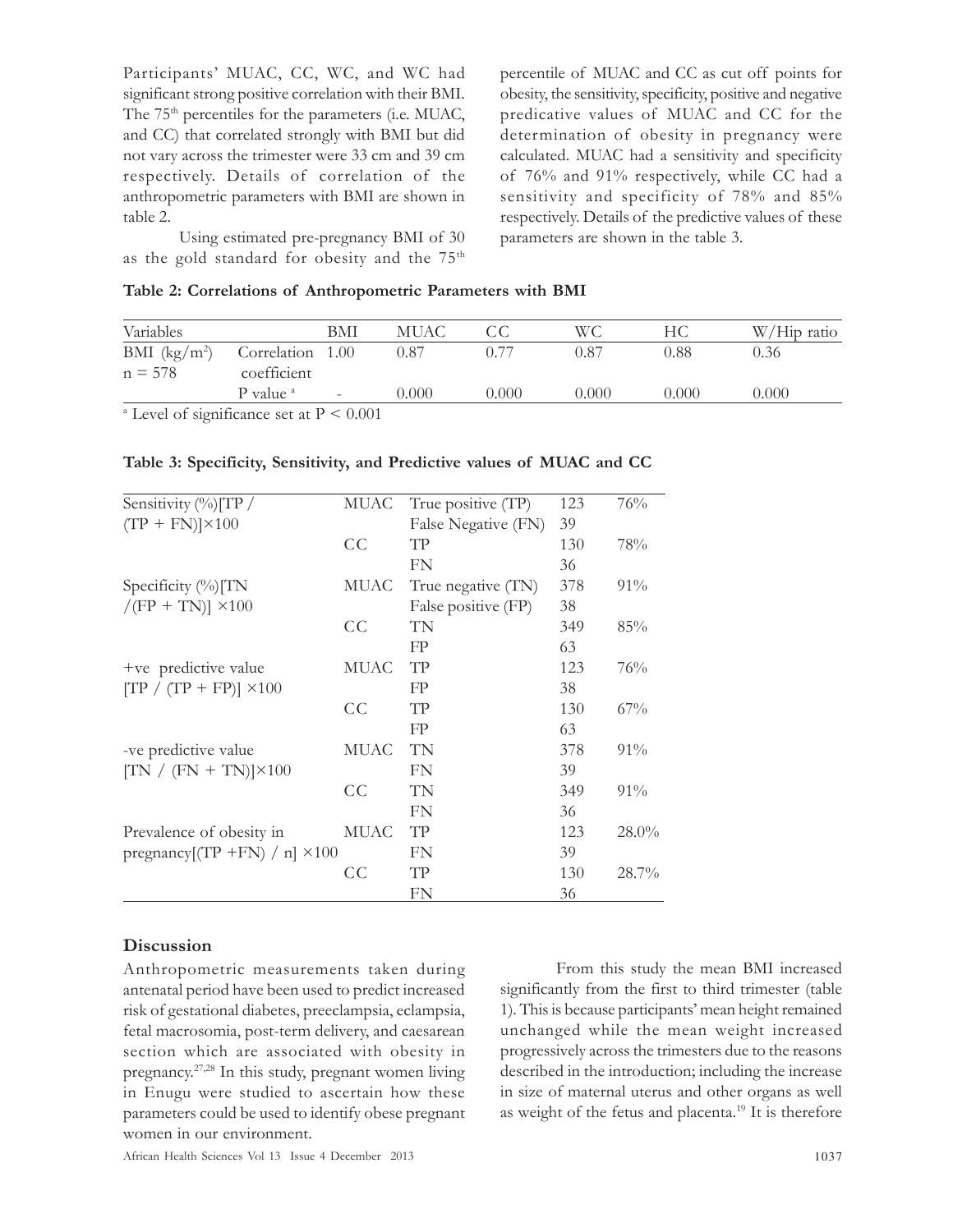obvious that BMI is not a specific index for identifying obesity throughout pregnancy because women's weight increased as gestational age increased while height remained constant. This may explain the use of pre-pregnancy BMI or that around 10 weeks of gestation for the definition of obesity in pregnancy.<sup>2</sup> However, in our environment where women are neither aware of their pre-pregnancy weight nor book early in pregnancy, MUAC and CC which were not affected by pregnancy in this study, could be promising indices for identifying obesity in pregnancy. According this study, MUAC seemed to be a better test than CC, for the screening of obesity throughout pregnancy, considering its higher sensitivity and specificity (table 3). Likewise, MUAC might also be more clinically relevant than CC for the screening of obesity in pregnancy because it produced higher predictive values at about the same disease prevalence. Nevertheless, further study, devoid of the assumptions and limitations noted below, is proposed to compare the accuracy of MAUC and CC for screening of obesity in pregnancy.

MUAC from our study has strong positive correlations with maternal weight (BMI) but there was no significant difference in the three trimester groups which suggests that MUAC is independent of gestational age and could be used to identify obesity in women regardless of the age of pregnancy. This finding agreed with reports from previous studies. 29,30

Furthermore, this study also showed that CC correlated with BMI but the association was not as strong as that of as MUAC, which is consistent with the reports by Khadivzadeh and co-workers.<sup>31</sup> On the other hand, CC did not vary significantly across the 3 trimester groups in this study which is contrary to the findings of a longitudinal study in Columbia that showed a significant difference in calf circumferences between the second and third trimester groups of women.<sup>32</sup> It was likely that their study participants developed edema later in pregnancy unlike in our study where women who had edema up to the mid-shin were excluded from the study. This study therefore suggests that calf circumference may be a pointer to the pre-pregnancy weight of the woman in our environment in the absence of leg oedema. Waist circumference and waist to hip ratio are measures of central adiposity used to predict adverse pregnancy outcomes. Various studies have tried to assign cut off points of waist circumference for preeclampsia, gestational diabetes

and dislipidaemia.27,33 In our study, mean waist circumference increased significantly from first to second trimester, contrary to the study by Wendland and co-workers which showed that waist circumference did not increase significantly until 28 weeks of gestation.<sup>27</sup> Though waist circumference correlated positively with BMI in this study, it increased across the trimesters; so, in order to use WC to identify obesity in pregnancy in our environment, different cut off may be needed for different ranges of gestational age. This consideration also goes for HC which was found to increase significantly across the trimesters in this study.

Hip circumference which has been known to be inversely related to adverse effects of obesity,<sup>32</sup> was also seen to vary significantly across the trimester groups. It was found that women who had an increase in hip circumference gave birth to normal birth weight neonates while reduction or static hip circumference was associated with low birth weight.<sup>32</sup> In our study, waist circumference increased more than hip circumference hence the increase in mean W/H ratio. Like the WC, W/H ratio may be useful in the identification of obesity in pregnancy in our environment, if different cut offs points are set for different trimesters.

This study estimated the maternal weight at 10 weeks of gestation; and because BMI calculated by 10 weeks of gestation could be used for the diagnosis of obesity in pregnancy,<sup>2</sup> the estimated weight was also assumed to be equivalent to the maternal pre-pregnancy weight. These limitations were inevitable since most pregnancies in the study environment were unplanned,<sup>34</sup> and the awareness of pre-pregnancy weight was an exception. Likewise, pregnant women in the study area do not book early for antenatal care so, their actual weights at 10 weeks of gestation were not available. The assumptions noted above could have introduced measurement bias into the study but its effects on the study estimated were likely to be minimal and nondifferential.

## Conclusion

Obesity impacts negatively on the progress and outcome of pregnancy, therefore the need for a reliable measure cannot be overemphasized. Our study has shown that MUAC and CC values of 33 cm and 39cm respectively might be reliable cut off points for diagnosis of obesity throughout pregnancy in our environment. This finding is remarkable because the study area is characterized by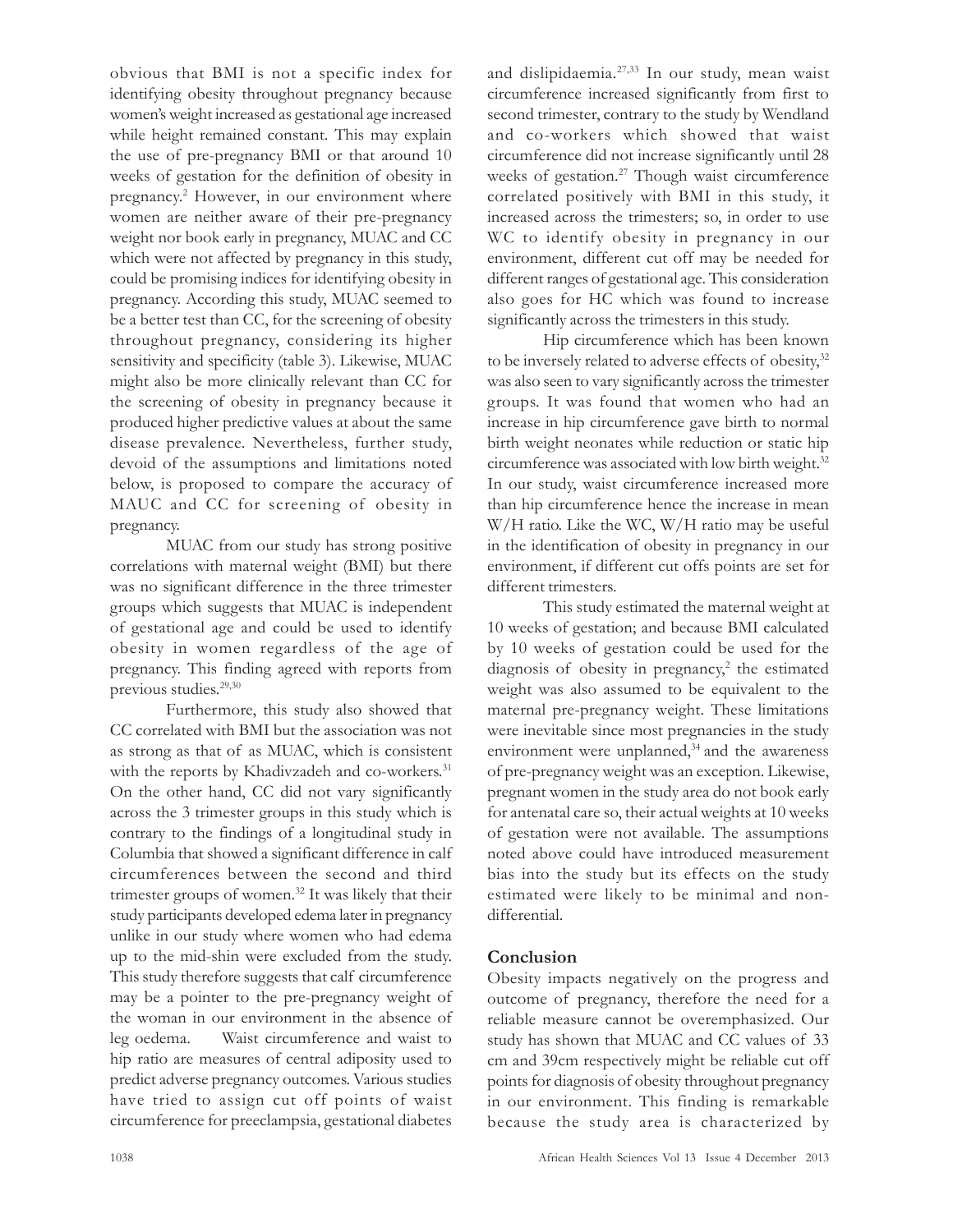undeveloped preconception care and late antenatal booking which makes the awareness of prepregnancy or maternal weight at 10 weeks of gestation almost impossible to women. Nevertheless, a population study would be necessary to validate this study's results.

# Acknowledgement

Authors acknowledge all management of all study centers used for the study.

# References

- 1. Galtier-Dereure F, Boegner C, Bringer J. Obesity and pregnancy: Complications and Cost. Am J Clin Nutr. 2000.71 (5 Suppl):1242S – 8S.
- 2. Modder J, Fitzsimons KJ. Centre for Maternal and Child Enquiries (CMACE) / Royal College of Obstetricians and Gynaecologists (RCOG) Joint Guideline: Management of Women with Obesity in Pregnancy. 2010 [http://www.oaaanaes.ac.uk/assets/\_managed/editor/File/ R e por ts/2010\_CMA CE-RCOG\_guideline\_obesity\_in\_pregnancy.pdf]
- 3. National Institute for Health and Clinical Excellence. Obesity: Guidance on the prevention, identification, assessment and management of overweight and obesity in adults and children. 2006. [http://www.nice.org.uk/nicemedia/pdf/ CG43FullGuideline1.pdf]
- 4. World Health Organization. Obesity: Preventing and managing the global epidemic. WHO Technical Report Series 894, 2000. [http:// whqlibdoc.who.int/trs/WHO\_TRS\_894.pdf]
- 5. Johnson JW, Longmate JA, Frentzen B. Excessive maternal weight and pregnancy outcome.  $Am I$ Obstet Gynecol. 1992; 167 (2): 353 - 70.
- 6. Villamor E, Msamanga G, Urassa W, Petraro P, Spiegelman D, Hunter DJ, et al. Trends in obesity, underweight, and wasting among women attending Prenatal clinics in Urban Tanzania, 1995- 2004. Am J Clin Nutr. 2006; 83 (6): 1387-94.
- 7. Heslehurst N, Lang R, Rankin J. Wilkinson JR, Summerbell CD. Obesity in pregnancy: a study of the impact of maternal obesity on NHS maternity services. BJOG. 2007; 114 (3): 334-42.
- 8. Kanagalingam MG, Forouhi NG, Greer IA, Sattar N. Changes in booking body mass index over a decade: Retrospective analysis from a Glasgow Maternity Hospital. BJOG 2005; 112 (10): 1431-3.
- 9. Obi SN, Obute EA. Pregnancy Outcome in the Obese Nigerian. Trop J Obstet Gynaecol 2004; 21  $(1): 32 - 5$
- 10. Lewis G (Ed). The Confidential Enquiry into Maternal and Child Health (CEMACH). Saving Mothers' Lives: reviewing Maternal deaths to make motherhood safer - 2003-2005. The Seventh Report on Confidential Enquiries into Maternal deaths in United Kingdom. London: CEMACH. 2007
- 11. Sebire NJ, Jolly M, Harris JP, Wadsworth J, Joffe M, Beard RW, et al. Maternal obesity and pregnancy outcome: a study of 287,213 pregnancies in London. Int J Obes Relat Metab Disord 2001; 25 (8): 1175-82.
- 12. Odell LD, Mengert WF. The Overweight Obstetric patient. JAMA. 1945; 128 (2): 87–90.
- 13. Gross T, Sokol RJ, King KC. Obesity in pregnancy: risks and outcome. Obste Gynecol.1980; 56 (4): 446–50.
- 14. Calandra C, Abell DA, Beischer NA. Maternal obesity in pregnancy. Obstet Gynecol. 1981; 57 (1): 8–12.
- 15. Johnson SR, Kolberg BH, Varner MW, Railsback LD. Maternal obesity and pregnancy. Surg, Gynecol Obstet. 1987; 164 (5): 431–7.
- 16. Garbaciak JA, Richter M, Miller S, Barton JJ. Maternal weight and pregnancy complications. Am J Obstet Gynecol.1985; 152 (2): 238-45.
- 17. Palti H, Rothschild E. Blood pressure and growth at 6 years of age among offspring of mothers with hypertension of pregnancy. Early Hum Dev.1989; 19 (4): 263–9.
- 18. National Institute for Health and Clinical Excellence. Antenatal care: Routine care for the healthy pregnant woman. RCOG, London. 2008
- 19. Campbell S, Lees C. (eds). Obstetrics by Ten Teachers. 7th edn. Arnold. London. 2000
- 20. Scholl TO, Hediger ML, Ances IG. Maternal Growth during Pregnancy and decreased infant birth weight. *Am J Clin Nutr*. 1990; 51 (5): 790-3.
- 21. Hirabayashi Y,Shimizu R, Fukuda H, Saitoh K, Furuse M. Anatomical configuration of the supine position. II. Comparison of pregnant and non-pregnant women. Br J Anasth. 1995; 75 (1): 6-8.
- 22. Nwagha UI, Ugwu OV, Nwagha TU, Anyaehie US. The influence of parity on the gestational age at booking among pregnant women in Enugu, South East Nigeria. Niger J Physiol Sci. 2008; 23  $(1-2)$ : 67-70.